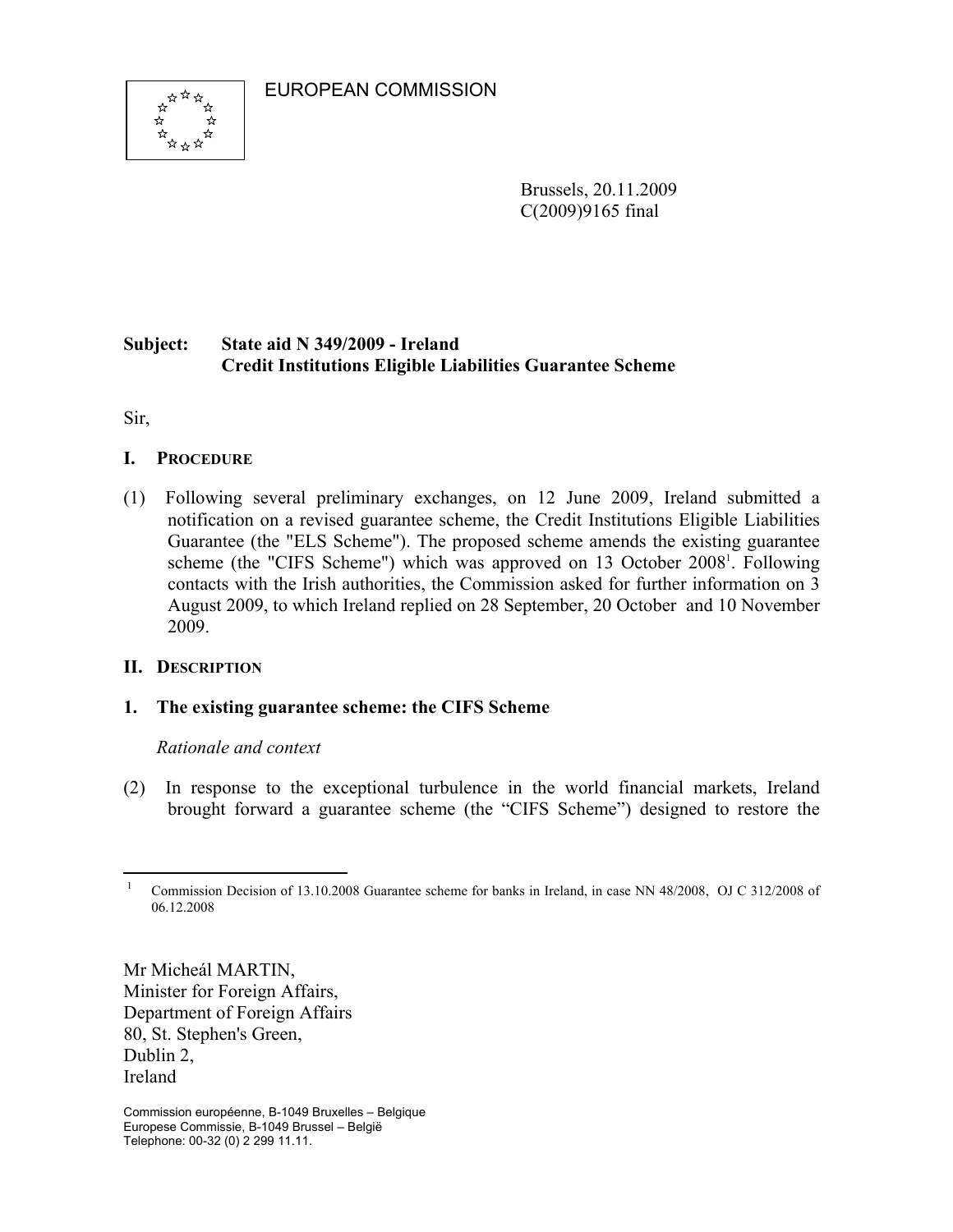stability of the financial system and to remedy a serious disturbance in the Irish economy.

(3) The aim of the CIFS Scheme was to guarantee, for a period not exceeding two years, all deposits and certain liabilities of six systemically important Irish credit institutions<sup>2</sup> and certain banking subsidiaries of systemic importance in Ireland with a significant and broad presence in the domestic economy<sup>3</sup>.

*Scope of covered liabilities* 

- (4) Liabilities covered under the CIFS Scheme are liabilities of the covered institutions existing from 30 September 2008 until 29 September 2010, in respect of the following as set out in paragraph 10 of the CIFS Scheme:
	- All retail and corporate deposits (to the extent not covered by existing deposit protection schemes in the State or any other jurisdiction);
	- Interbank deposits;
	- Senior unsecured debt:
	- Asset covered securities; and,
	- Dated subordinated debt (Lower Tier 2),

excluding any intra-group borrowing and any debt due to the European Central Bank arising from Eurosystem monetary operations.

*Operation of the CIFS Scheme up to 30 June 2009* 

- (5) According to the Irish authorities, the CIFS Scheme has made an important contribution for assisting the covered institutions in meeting their funding needs in stressed market conditions.
- (6) The total currently State-guaranteed funding, as of 30 June 2009, under the CIFS scheme is showed in Table 1 of the Annex to this decision. The total amount of EUR  $[...]^*$ , which includes deposits, is divided into: Retail deposits (net of DGS<sup>4</sup>)  $([...]%);$ Corporate deposits (net of DGS) ([…]%); Interbank deposits ([…]%); Commercial Papers ([...]%); Certificates of Deposits ([...]%); senior unsecured bonds/note ([…]%); Asset Covered Securities ([…]%); Dated subordinated debt ([…]%).
- (7) The breakdown per institution (including deposits) is the following: Allied Irish Bank  $([-1.1]\%)$ ; Anglo Irish Bank  $([-1.1]\%)$ ; Bank of Ireland  $([-1.1]\%)$ ; EBS Building Society  $([-1.1\%)]$ ; Irish Life & Permanent  $([-1.1\%)]$ ; Irish Nationwide Building Society  $([-1.1\%)]$ ; Post Bank Ireland Limited ([…]%).

 $\frac{1}{2}$  Allied Irish Bank, Bank of Ireland, Anglo Irish Bank, Irish Life and Permanent, Irish Nationwide Building Society and the Educational Building Society.

In particular, the Minister stated that Ulster Bank, First Active, Halifax Bank of Scotland (Ireland), KBC Bank and Postbank Ireland Limited would be eligible for the scheme. \*

Confidential information.

<sup>4</sup> Deposit Guarantee Scheme.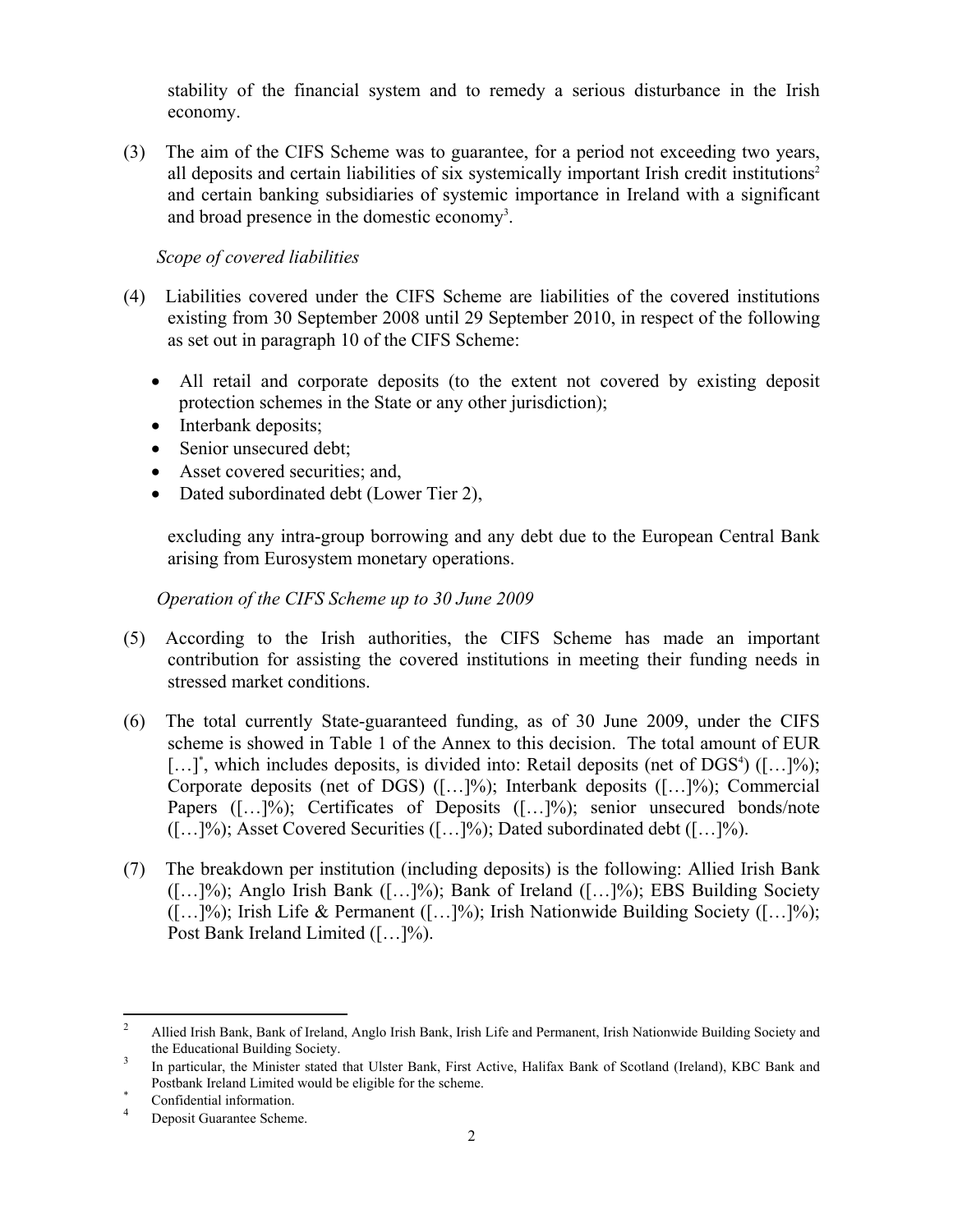- (8) The guaranteed issuance (excluding deposits) by maturity, as of 30 June 2009, is showed in Table 2 of the Annex to this decision. The total amount of EUR […] is divided into: less than 1 week  $([-+]%);$  from 1 week to 1 month  $([-...]%);$  from 1 month to 3 months  $([-1, 1]\%)$ ; from 3 months to 12 months  $([-1, 1]\%)$ ; more than 12 months  $([-..]^{\%})$ .
- (9) The breakdown per institution (excluding deposits) is the following: Allied Irish Bank  $([-1.1]\%)$ ; Anglo Irish Bank  $([-1.1]\%)$ ; Bank of Ireland  $([-1.1]\%)$ ; EBS Building Society  $([-1.1]\%)$ ; Irish Life and Permanent  $([-1.1]\%)$ ; Irish Nationwide Building Society  $([-...]%);$  Postbank Ireland Limited  $([-...]%).$

### **2. Amendment to the existing CIFS Scheme: the ELG Scheme**

### *Objectives and beneficiaries*

- (10) The introduction of the ELG Scheme seeks to provide the participating institutions with access to medium-term State-guaranteed funding (with maturities of up to five years) and thereby lengthen the debt maturity profile of their liabilities, avoid the banks cutting off loans and credits, and maintain financial stability in the best interests of the public and the economy of Ireland.
- (11) The ELG Scheme envisages a three month phase-in period during which liabilities with maturities of up to one month will be guaranteed at a fee of 0.25% on annual basis, as opposed to the 0.50% pricing recommended by the ECB for maturities up to one year.
- (12) The ELG Scheme is open to institutions eligible to participate in the CIFS Scheme, i.e. systemically important and solvent credit institutions incorporated in Ireland (including Irish subsidiaries of credit institutions authorized in another Member State) having a broad-based retail "Main Street" business in Ireland.

### *Material scope*

- (13) The ELG Scheme covers newly issued liabilities incurred or rolled-over by a participating institution as from the time it becomes a participating institution under that Scheme and in respect to the following :
	- Deposits, to the extent not covered by existing deposit protection schemes in the State (other than CIF Scheme) or any other jurisdiction;
	- Senior unsecured certificates of deposit;
	- Senior unsecured commercial paper;
	- Senior unsecured bonds and notes; and,
	- other form of senior unsecured debt which may be specified by the Irish Minister for Finance ("the Minister"), consistent with EC State aid rules and subject to prior consultation with the Commission.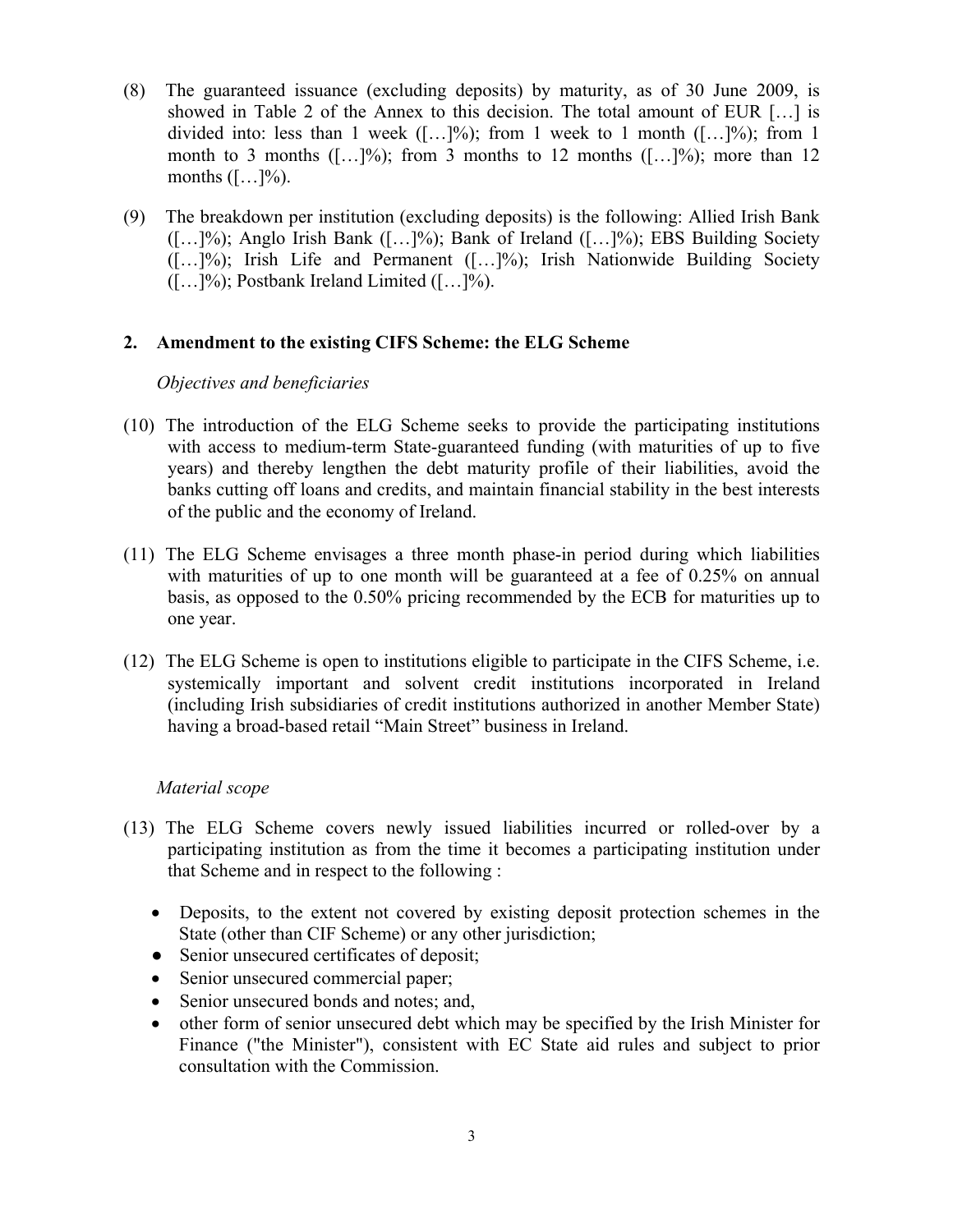- (14) The guarantee may be applied to stand-alone eligible liabilities or to eligible liabilities issued under programmes, in each case approved by the Minister. In the case of programmes, participating institutions may apply for the eligible liability guarantee to apply to all eligible liabilities issued under a particular programme. Under the scheme, participating institutions may issue debt securities or take deposits on an unguaranteed basis.
- (15) The Minister may, in circumstances where the objective of the Scheme requires it and for a given period of time or for the remainder of this Scheme: (i) decide not to issue any further eligible liability guarantee certificates to a particular participating institution in respect of guaranteed liabilities other than deposits; or (ii) require a participating institution to cease issuing eligible liabilities pursuant to a particular guaranteed programme.
- (16) On the basis of information provided by the covered institutions, Ireland estimates that the total issuance, including deposits (EUR […] billion) and debt (EUR […] billion), is EUR […]billion. The total newly issued debt liabilities under the ELG Scheme (excluding deposits) will amount to approximately EUR […]billion, of which approximately EUR […] billion would have a maturity in excess of three years. This amount accounts for 18,32% of total expected new issuance volume excluding deposits, and 5,87% of the total issuance including deposits. Guarantees cannot exceed these estimated amounts<sup>5</sup>.

### *Temporal scope*

- (17) The maximum maturity of the covered liabilities is five years. The total volume of covered liabilities under the ELG Scheme with a maturity longer than 3 years (i.e. EUR […] billion) is less than one-third of the total expected new issuance volume excluding deposits (i.e. EUR […]billlion).
- (18) Debt instruments guaranteed under this scheme may be issued during an entry window of six months starting from 1 December 2009 (the "commencement date"). The Irish authorities undertake to notify to the Commission any prolongation of the scheme after the six month period.

### *Remuneration*

- (19) The participating institutions will pay an annual fee that will follow the Recommendations of the Governing Council of the European Central Bank on government guarantees for bank debt of 20 October 2008 (hereafter "ECB recommendations").
- (20) The fee payable to the State in relation to a guaranteed liability with a maturity greater than one year will be based on a per annum rate of 0.50% of the principal guaranteed amount plus either:

 5 Total issuance, including deposits (EUR […]billion); Total Debt (EUR […] billion) of which term notes 3-5 years (EUR […] billion).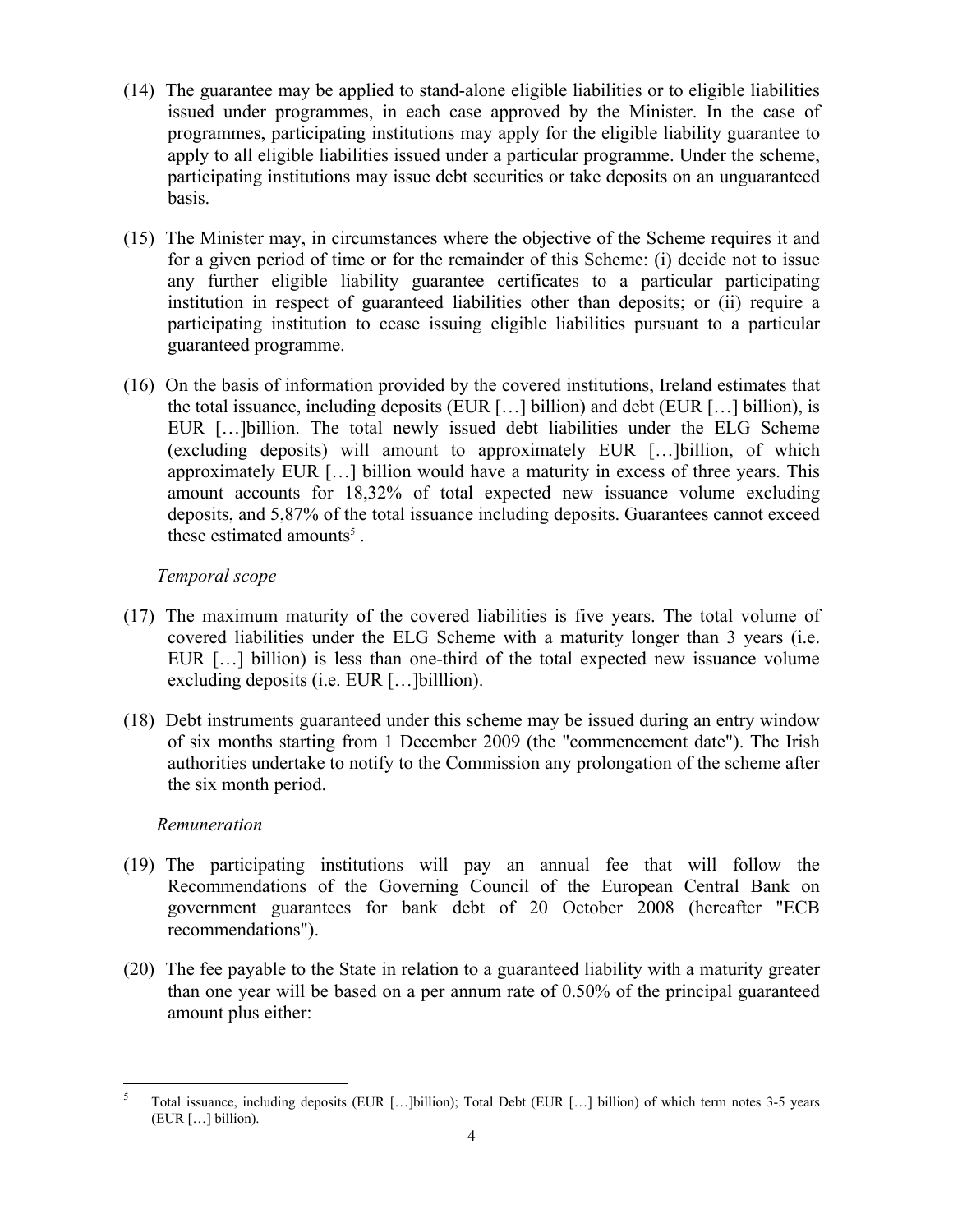- 100% of the relevant participating institution's median five-year credit default swap (CDS) spread during the period from 1 January 2007 to 31 August 2008; or,
- 100% of the median five-year CDS spread during the period from 1 January 2007 to 31 August 2008 for euro area credit institutions in the same credit rating category as the relevant participating institution (or the lowest rating category if such participating institution has no rating),

whichever is the lower, as determined by the Minister.

- (21) The fee payable to the State in relation to a guaranteed liability with a maturity of up to one year will be based on a per annum rate of 0.50% of the principal guaranteed amount.
- (22) An additional fee may be charged in relation to any guaranteed liabilities issued in noneuro denominated currencies.
- (23) Notwithstanding paragraphs 19 to 22 above, the fee applicable to any eligible guaranteed liabilities of a participating institution with a maturity of one month or less newly issued within a period of three months from the commencement date (the "transitional period") shall be based on an overall flat fee of 25 basis point per annum.

### **3. Obligations of Ireland and the institutions participating in the ELG Scheme**

- (24) The Minister, after consultation with the Governor of the Central Bank and the Financial Regulator will issue directions to the participating institutions to comply with some or all of provisions on conduct, transparency and reporting requirements applicable to those participating institutions as covered institutions pursuant to paragraphs 24 to 52 of the CIFS Scheme. Under the CIFS Scheme, covered institutions are subject to several behavioural safeguards and transparency and reporting conditions, including the following:
	- (a) balance sheet growth constraints;
	- (b) compliance with directions given by the Governor of the Central Bank of Ireland and the Financial Regulator on consultation with the Minister concerning: (i) the management of its balance sheet; (ii) structures to improve long-term stability of funding; (iii) executive management and corporate governance; (iv) liquidity, solvency and capital ratios; (v) minimizing any risk of recourse to the Guarantee;
	- (c) controls over acquisition of shares in other financial institutions, establishing subsidiaries and/or entering into new business;
	- (d) compliance with targets on assets and liabilities set by the Financial Regulator on consultation with the Minister for Finance;
	- (e) compliance with liquidity, solvency and capital ratios set by the Financial Regulator in consultation with the Minister for Finance;
	- (f) limitations on dividends;
	- (g) controls on executive remuneration;
	- (h) reporting and compliance obligations;
	- (i) controls on board representation and executive management;
	- (j) an obligation to draw up a restructuring plan in certain circumstances.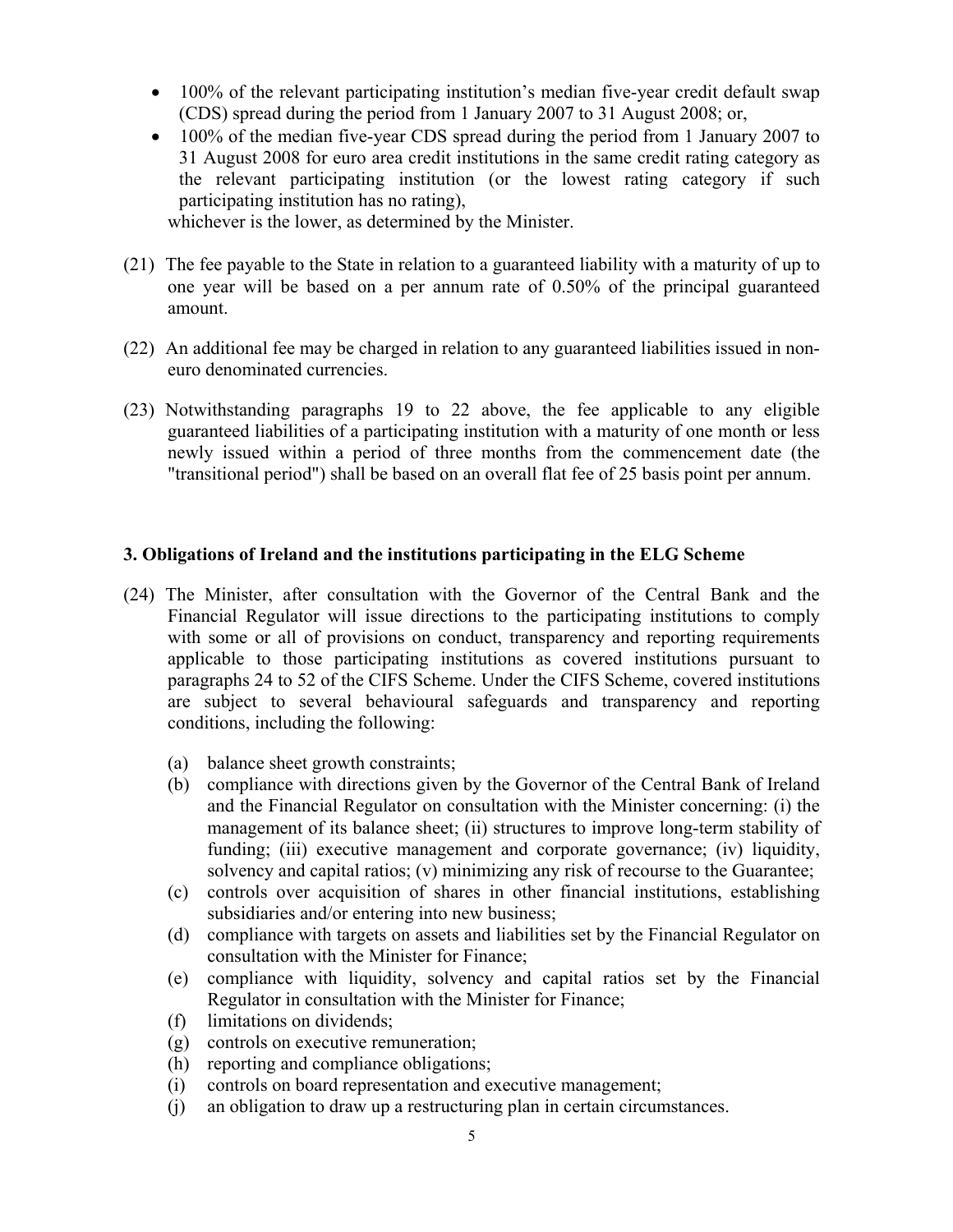- (25) The Irish authorities undertake to present at least every six months reports on the operation of the scheme. These reports will also include a list of all beneficiary companies indicating for each of them data to understand the full scope of the support measures.
- (26) The Minister, after consultation with the Governor and the Financial Regulator may at any time direct a participating institution to draw up a restructuring plan to ensure compliance with the objective of the ELG Scheme. The Minister will require a restructuring plan to be produced if a participating institution's solvency ratio falls below the minimum regulatory standards applicable to it on a material basis. A restructuring plan will also be submitted to the Minister by a participating institution within no later than six months of: (i) the Minister notifying the participating institution that he or she has been called upon to make a payment under the ELG Scheme with respect to that participating institution; or (ii) the commencement of insolvency or similar proceedings or the appointment of an examiner in respect of the participating institution. Any restructuring plan drawn up by a participating institution will be required to comply with EC State aid and competition law and it will be notified by the Minister to the Commission immediately.
- (27) If in the opinion of the Minister a participating institution is in material breach of its obligations under the ELG Scheme, the Minister may: (i) increase the fee payable above the participating institution; or (ii) impose additional conditions on the participating institution; or (iii) take such other action as the Minister deems appropriate in the context of the breach.
- (28) The Irish authorities undertake to notify the Commission of any further measures granted by the State beyond the State guarantee covered by this decision.
- (29) Ireland also undertakes to monitor how the banks participating in the ELG Scheme comply with the behavioural constraints mentioned above and to take all the necessary actions if the participating institutions fail to comply with them and to inform the Commission thereof.

#### **4. Link between the existing and the new scheme**

- (30) Institutions included in the CIFS Scheme will continue to be covered by the CIFS Scheme until its expiry date, i.e. 29 September 2010, subject to the compliance with the conditions mentioned in the CIFS Scheme and the positive conclusion of the sixmonthly review on the necessity to maintain the CIFS Scheme. If covered institutions participating in the CIFS Scheme do not apply to join the ELG Scheme within sixty days of the commencement date, the Minister, following consultation with the Financial Regulator, will increase the fees for the new short-term debt (deposits and securities) guaranteed under the CIFS Scheme to the same level as the ELG Scheme.
- (31) Institutions included in the CIFS Scheme must apply to join the ELG scheme within sixty days from the commencement date if they wish to participate in it.. An eligible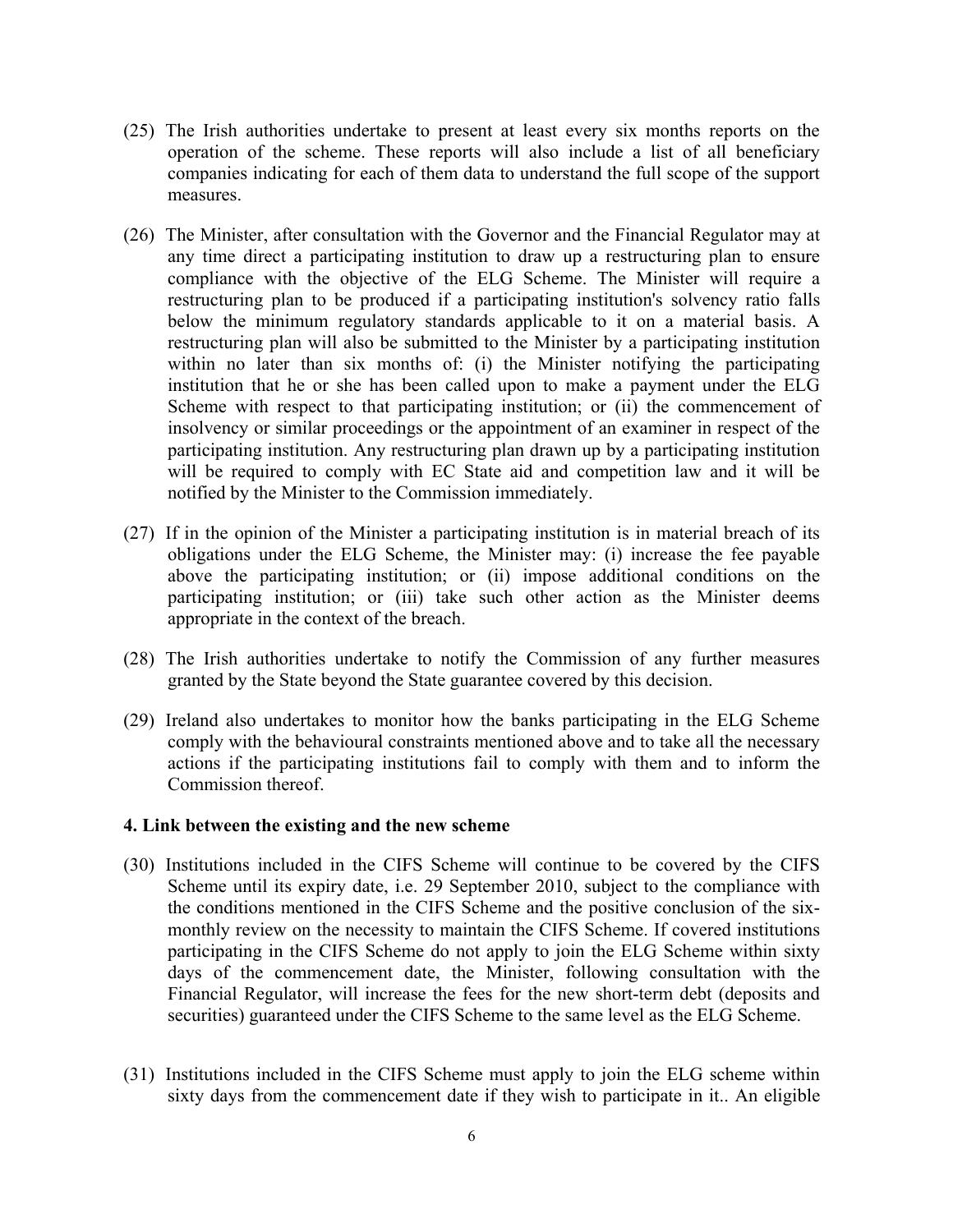institution which is not covered by the CIFS Scheme may apply to join the ELG Scheme at any time prior to or during the issuance period .

- (32) Those institutions which become participating institutions under the ELG Scheme must cover all the instruments (including deposits and excluding dated subordinated debt and asset covered securities) that they issue from the commencement date via the ELG Scheme[even if those instruments' maturity is before 29 September 2010. The liabilities incurred or contracted by those institutions before 29 September 2010 and already covered under the CIFS Scheme remain fully guaranteed until 29 September 2010 (or until their maturity if earlier) under the terms of the CIFS Scheme.
- (33) Dated subordinated debt (Lower Tier 2) and asset covered securities (including other forms of covered bonds) issued by a covered institution or in place (under the CIFS Scheme) before the commencement date and which are covered liabilities (under the CIFS Scheme) will continue to be guaranteed under the CIFS Scheme. Dated subordinated debt (Lower Tier 2) or asset covered securities (including other forms of covered bonds) issued by a covered institution (under the CIFS Scheme) on or after the commencement date will not be guaranteed under the ELG Scheme nor under the CIFS Scheme.

#### **III. THE POSITION OF IRELAND**

- (34) The Irish authorities acknowledge that the notified measure contains State aid elements.
- (35) The Irish authorities consider the aid scheme to be compatible with the common market as it helps to "remedy a serious disturbance in the economy of a Member State" within the meaning of Article 87(3)(b) of the EC Treaty.
- (36) Notwithstanding the recent improvement in the liquidity in the market, the covered institutions continue to remain subject to liquidity pressure. […], a substantial portion of Irish banks' funding is still for maturities of less than one month. In their view, the terms of the new scheme create incentives for Irish banks to move away from guaranteed funding at very short maturity (e.g. the possibility of issuing unguaranteed debt). Moreover, allowing a transitional period with a lower price for short-term (less than one month) debt for a period of three months should facilitate the process of banks becoming less reliant on short-term debt in a relatively smooth manner while at the same time not causing undue disruption.
- (37) Therefore, the Irish authorities consider it necessary to provide participating institutions with access to more stable and longer-term funding sources from the capital markets to ensure they can discharge their central role in facilitating economic activity and lending to the real economy in the State. A letter from the Governor of the Central Bank and Financial Services Authority of Ireland was submitted to the Commission on 15 June 2009 and further develops the reasons for approving and implementing the ELG Scheme.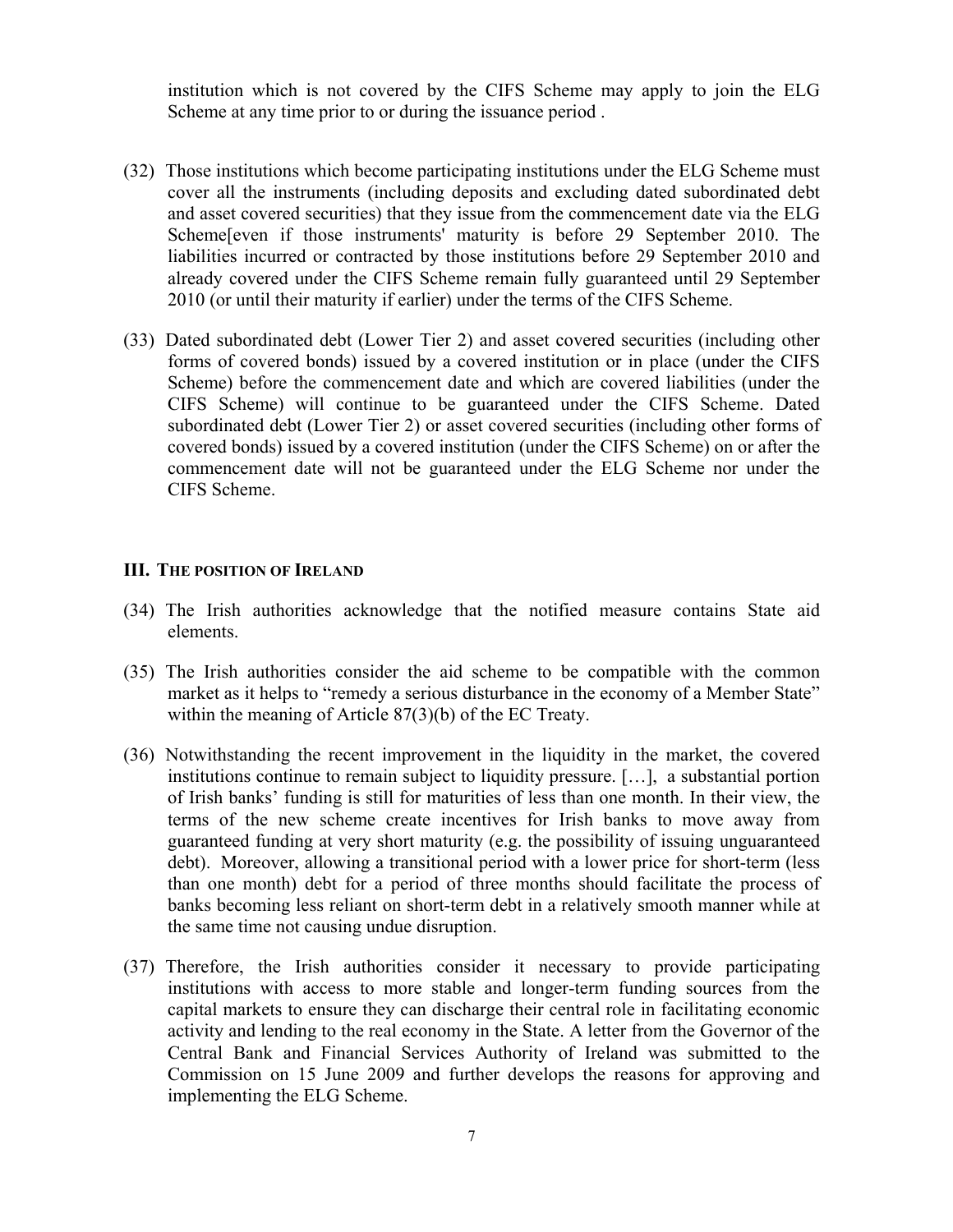- (38) The Irish authorities committed that the credit institutions which participate in the ELG Scheme will have all their newly issued liabilities (including deposits) guaranteed under the ELG Scheme in line with the Banking Communication $6$  and with the ECB recommendations, save for a transitional fee of 25 basis point during three months for liabilities with maturities of up to one monthand the scope of the guarantees, which covers liabilites shorter than 3 months.
- (39) The Irish authorities submitted the opinion of the European Central Bank of 9 November 2009 on the ELG Scheme<sup>7</sup> ("the ECB Opinion"). The ECB notes that the guarantee provided in the ELG Scheme is to cover all deposits and short-term debt. In this regard, the ECB notes the points made by Ireland on why it considers it necessary that short-term funding with a maturity of up to three months can continue to benefit from a State guarantee. In summary, Ireland[advanced the following points: (i) notwithstanding the improvement in liquidity conditions overall over recent months, credit institutions in Ireland remain subject to liquidity pressures; (ii) because the existing scheme covers interbank deposits and obligations of less than three months duration, a transitional phase is necessary so that the guarantees in respect of such funding can be phased-out in an orderly fashion; and (iii) it will be possible for participating institutions to issue unguaranteed deposits, a strategy which is encouraged by way of the fee arrangements provided for under the ELG Scheme.
- (40) The ECB acknowledges the significant challenges currently faced by the banking sector in Ireland and notes the points made by the Irish authorities referred to above. However, according to the ECB, granting governments guarantees for bank debt with a maturity of less than three months should be avoided to the extent possible. In particular, the extension of a guarantee to cover interbank deposits should be avoided as this could entail a substantial distortion in the various national segments of the euro area money market by potentially increasing short-term debt issuance activity across Member States and impairing the implementation of the single monetary policy, which is a unique competence of the Eurosystem under Article 105(2) of the Treaty. The ECB, therefore, reiterates that is is essential that the ELG Scheme will not impair the implementation of the single monetary policy throughout the euro area.
- (41) Ireland committed that any additional aid that may be received under the ELG Scheme transitional period would be taken into account in the context of the restructuring and viability plans of the participating institutions that have been recapitalized or that will participate in NAMA<sup>8</sup> or which will be recapitalized or which will be subject to

 6 Commission Communication – The application of State aid rules to measures taken in relation to financial institutions in the context of the current global crisis, OJ C 270, 25.10.2008, p. 8.  $\frac{7}{100}$  The EGD's assumptions to deliver an enjoining is based and driving all

The ECB's competence to deliver an opinion is based on Article 105(4) of the EC Treaty and the third and sixth indents of Article 2(1) of Council Decision 98/415/EC of 29 June 1998 on th consultation of the European Central Bank by national authorities regarding draft legislative provisions, as the draft scheme relates to the stability of Ireland's financial system and the Central Bank and Financial Services Authority of Ireland.

NAMA (National Asset Management Agency) is an independent commercial entity under the aegis to the Treasury management Agency. The Government decision to set up NAMA aims at addressing in a comprehensive way the problem of impaired or potential impaired assets in the Irish banking system. Assets will be transferred from banks to NAMA to strengthen their balance sheets and ensure that uncertainty over bad debts is reduced. This will facilitate a sustained flow of credit on a commercial basis to individuals, households and businesses in the real economy. Because it is clear that the principal uncertainties in relation to the asset quality in the Irish banking system lie in the banks' land and development loans and the largest aggregate associated exposures in the banks, it is these categories of loans that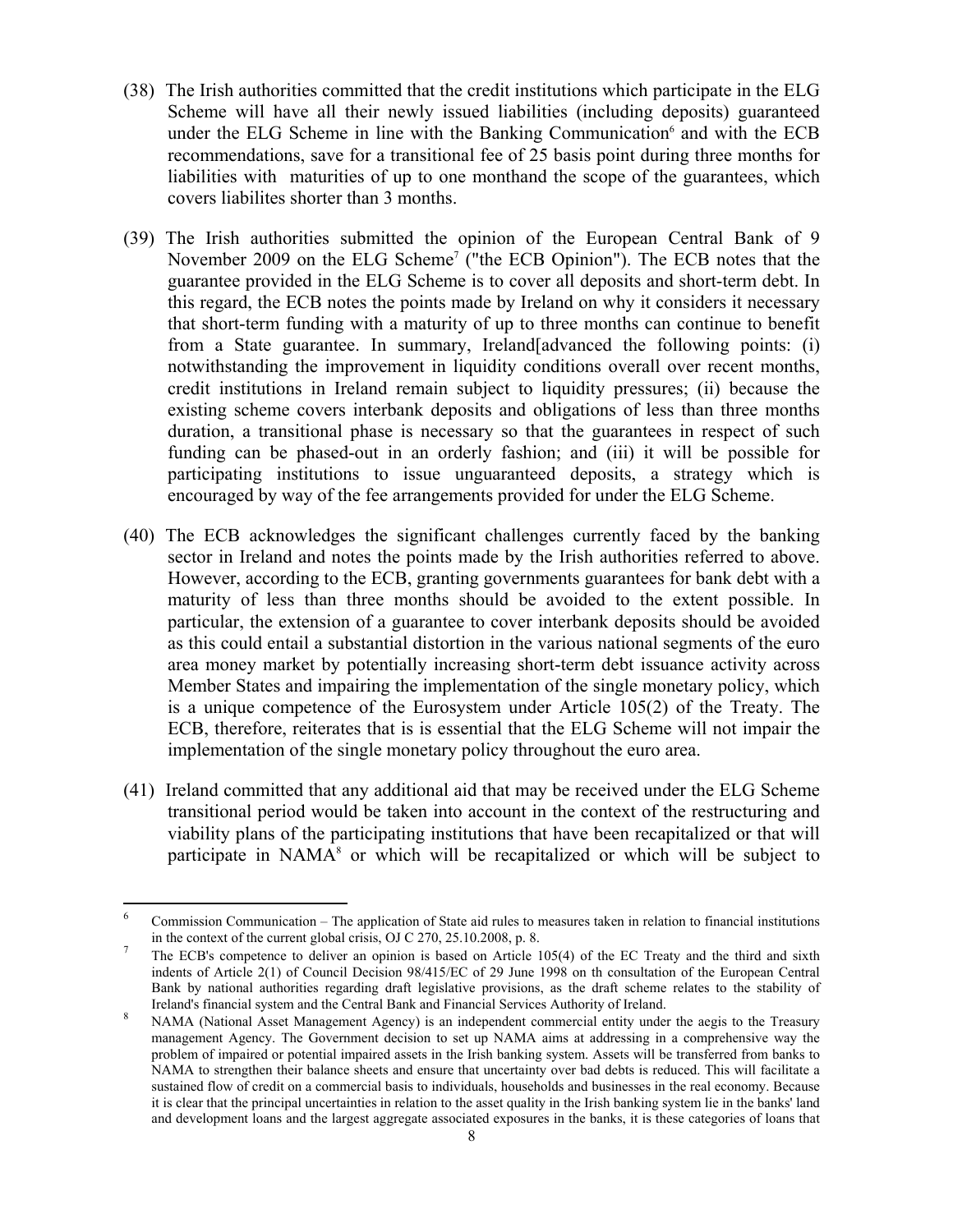restructuring in line with point 26 of this decision. In this respect, Ireland committed to report, for each participating institutions, the date in which they start issuing debt at the reduced fee, and to provide all the information necessary about its useat the end of the transitional period. This information will also be included in the report on the use of the guarantee, to be submitted after six months from the commencement of the Scheme.

(42) The Irish authorities committed to seek the Commission's approval, should it be necessary for the new guarantee scheme to continue beyond 1 June 2010. If the guarantee measures terminate before the intended end of the scheme, the Commission will be informed thereof. Moreover, pursuant to point 41 of the Banking Communication, Ireland committed to submit a report on the use of the guarantee scheme after six months including, in particular, detailed information regarding the ELG Scheme transitional period.

### **IV. ASSESSMENT**

### **1. State aid character of the ELG Scheme**

- (43) As set out in Article 87(1) EC, any aid granted by a Member State or through State resources in any form whatsoever which distorts or threatens to distort competition by favouring certain undertakings or the production of certain goods shall, in so far as it affects trade between Member States, be incompatible with the common market.
- (44) The Commission agrees with the position of Ireland that the notified measures constitute aid to the institutions concerned pursuant to Article 87(1) EC Treaty.
- (45) The notified measure will enable the beneficiaries to secure the necessary capital and liquidity on more favourable terms than would otherwise be possible in the light of the prevailing conditions in the financial markets. Since this confers an economic advantage on beneficiaries and strengthens their position vis-à-vis their competitors in Ireland and in other Member States, these measures distort competition and affect trade between Member States. The advantage is selective since it benefits only beneficiaries under the ELG Scheme and is provided through State resources.
- (46) The Commission is convinced that in the current circumstances, despite the observed improvement in the financial markets, the guarantees of newly issued debt would not have been provided by a market economy investor on a comparable scale and on similar terms in favour of the participating banks.

## **2. Compatibility**

## *Application of Article 87(3)(b) EC*

(47) Ireland intends to provide operating aid under a guarantee scheme by assisting banks which have problems accessing liquidity. In line with the Banking Communication and

will be transferred to the Agency. These assets pose the main systemic risk to the banking sector in Ireland and the most significant obstacle to the recovery and restoration of lending by the Irish banking system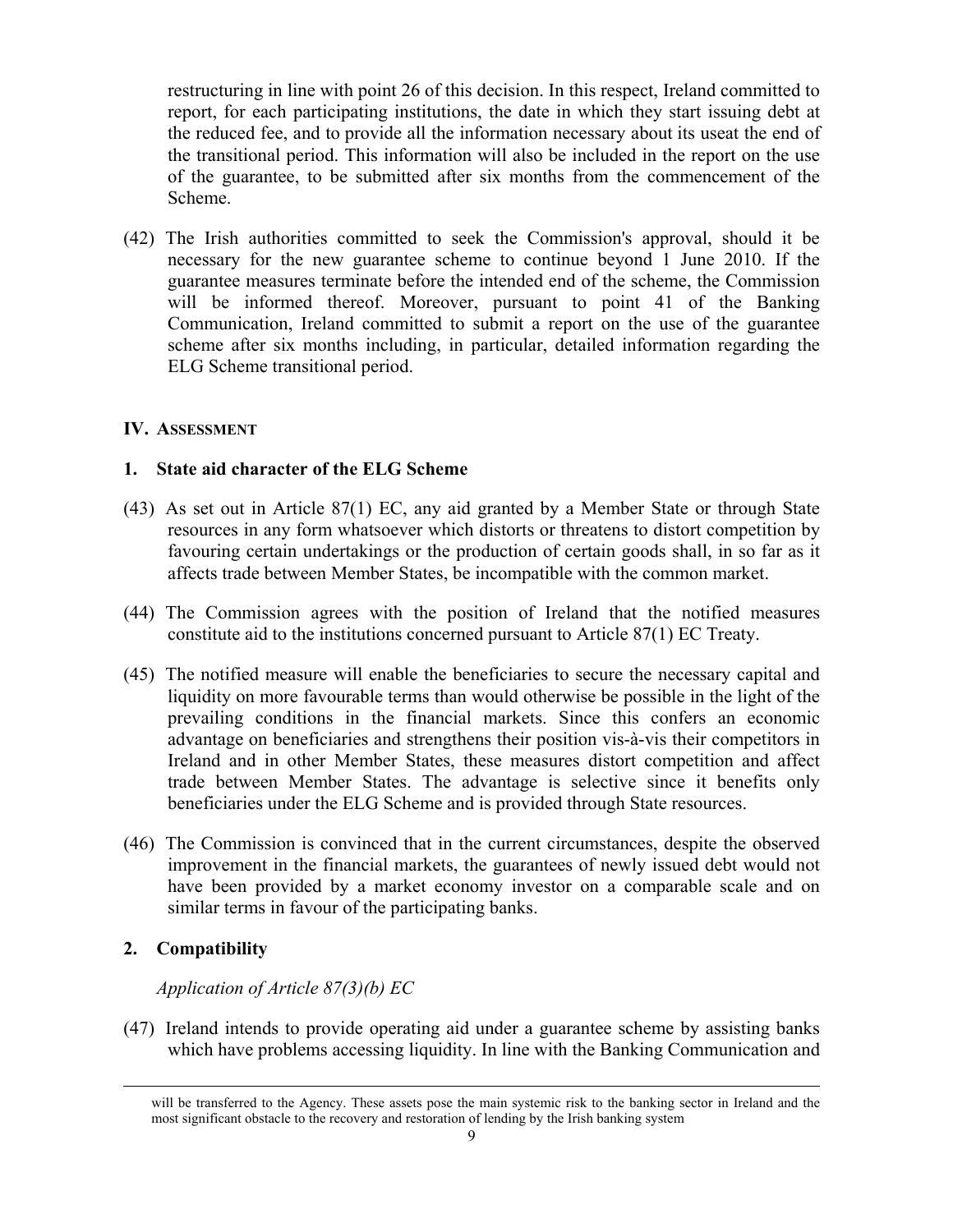given the still fragile environment in financial markets, the Commission considers that it may be acceptable to examine the notified measure under Article 87(3)(b) EC.

- (48) Article 87(3)(b) EC enables the Commission to declare aid compatible with the common market if it has the effect "to remedy a serious disturbance in the economy of a Member State". The Commission recalls that the Court of First Instance has stressed that Article 87(3)(b) EC needs to be applied restrictively and must tackle a disturbance in the entire economy of a Member State<sup>9</sup>.
- (49) The Commission considers that the present scheme concerns the entire Irish market. It does not dispute the analysis of the Irish authorities that the financial crisis has made access to liquidity (including medium-term liquidity) more difficult for Irish financial institutions and has also eroded confidence in Irish financial institutions' creditworthiness. If these problems are not addressed, it may result not only in difficulties for the banking sector but, owing to that sector's pivotal role in providing financing to the rest of the economy, may also have a systemic effect on the Irish economy as a whole. Hence it finds in line with its previous decisions<sup>10</sup> that the scheme is apt to remedy a serious disturbance in the Irish economy.

*Conditions for the application of Article 87(3)(b) EC*

- (50) In line with the Banking Communication, in order for an aid or aid scheme to be compatible under Article 87(3)(b) EC, it must comply with general criteria for compatibility under Article 87(3) EC, viewed in the light of the general objectives of the Treaty and in particular Articles  $3(1)(g)$  and  $4(2)$  EC, which imply compliance with the following conditions:
	- *Appropriateness*: The aid has to be well targeted in order to be able to effectively achieve the objective of remedying a serious disturbance in the economy.
	- *Necessity*: The aid measure must, in its amount and form, be necessary to achieve the objective. That implies that it must be of the minimum amount necessary to reach the objective, and take the form most appropriate to remedy the disturbance. This is confirmed by settled case law of the Court of Justice<sup>11</sup>.
	- *Proportionality*: The positive effects of the measures must be properly balanced against the distortions of competition, in order for the distortions to be limited to the minimum necessary to reach the measures' objectives. This follows from Article 3(1)

 $\overline{a}$ 

<sup>9</sup> Cf. in principle Joined Cases T-132/96 and T-143/96 *Freistaat Sachsen and Volkswagen AG Commission* [1999] ECR II-3663, para. 167. Applied in Commission Decision in case C 47/1996, *Crédit Lyonnais*, OJ L 221, 8.8.1998, p. 28, point 10.1, Commission Decision in Case C28/2002 *Bankgesellschaft Berlin*, OJ L 116, 4.5.2005, p. 1, points 153 *et seq* and Commission Decision in Case C50/2006 *BAWAG* , points 166. See Commission Decision of 5 December 2007 in case NN 70/2007, *Northern Rock*, OJ C 43, 16.2.2008, p. 1, Commission Decision of 30 April 2008 in case NN 25/2008, *Rescue aid to WestLB*, OJ C 189, 26.7.2008, p. 3, Commission Decision of 4 June 2008 in Case C9/2008

*SachsenLB*.<br><sup>10</sup> State Aid NN 48/2008, OJ C 312, 6.12.2008

<sup>11</sup> Cf. Case 730/79, *Philip Morris* [1980] ECR 2671. This line of authority has recently been reaffirmed by the Court of Justice in. Case C-390/06 *Nuova Agricast v Ministero delle Attività Produttive* [2008] ECR I-2577, where the Court held that, "As is clear from Case 730/79 [...], aid which improves the financial situation of the recipient undertaking without being necessary for the attainment of the objectives specified in Article 87(3) EC cannot be considered compatible with the common market […]."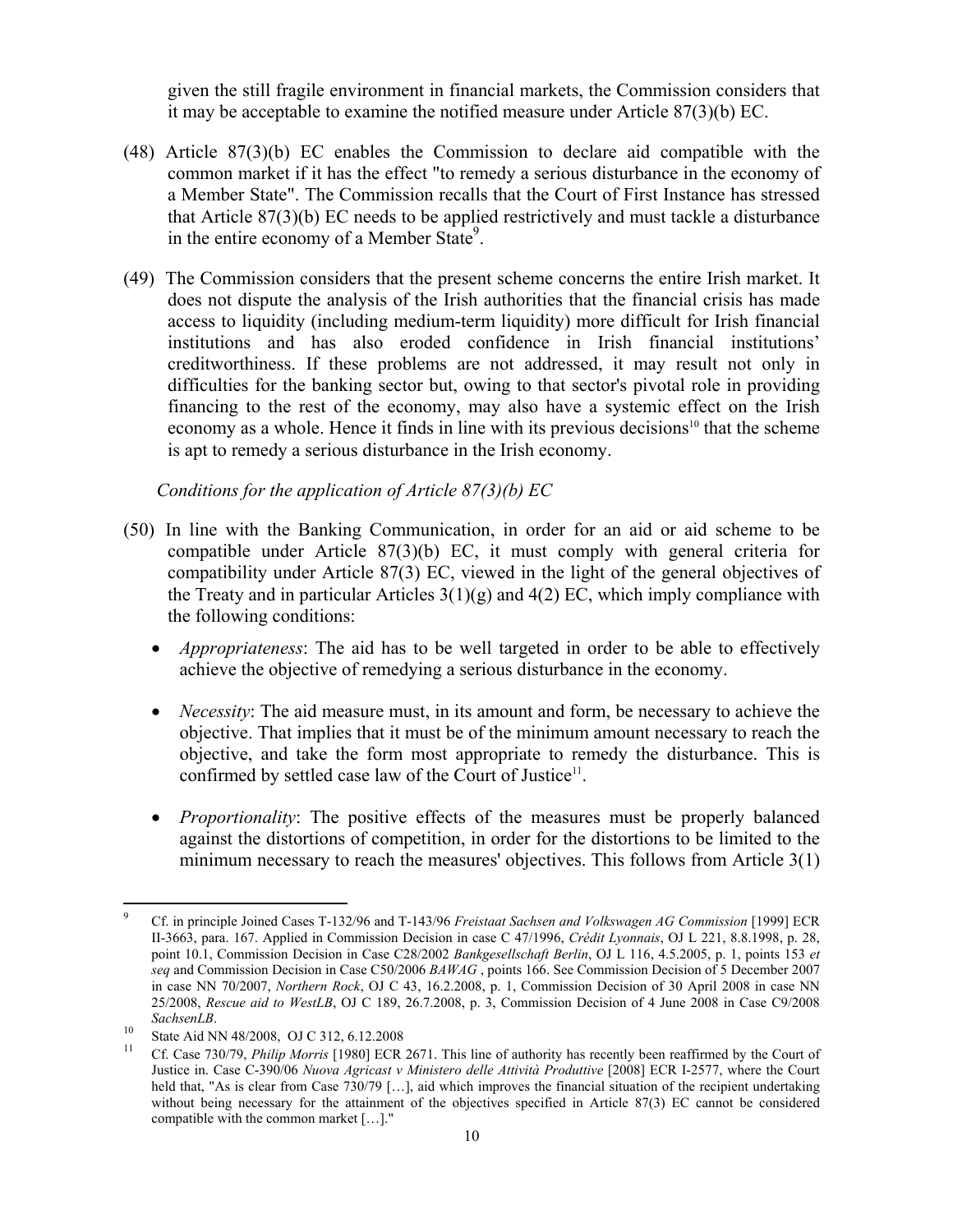g EC and Article 4(1) and (2) EC, which provide that the Community shall ensure the proper functioning of an internal market with free competition. Therefore, Article 87(1) EC prohibits all selective public measures that are capable of distorting trade between Member States. Any derogation under Article 87 (3)(b) EC which authorises State aid must ensure that such aid must be limited to that necessary to achieve its stated objective.

#### *Application of the criteria to the measures*

- (51) As regards appropriateness, the Commission acknowledges that the guarantee scheme seeks to provide security to investors in newly issued debt of participating banks, in order to provide sufficient liquidity to those banks. For the CIFS Scheme, this was a reaction to the international market failure where even solvent banks were having difficulties getting access to liquidity. The introduction of the CIFS Scheme contributed to avoid a financial markets meltdown and to restore market confidence.
- (52) The Commission notes that confidence in the liquidity, solvency and earning potential of Irish banks, while improving, continues to be fragile, as was also noted in the ECB Opinion. In fact, some key parameters related to Irish financial institutions (i.e.credit risk and counterparty risk) remain more volatile and sentitive than the average of the EU market. The ELG Scheme should further contribute to restore financial stability and restore the provision of credit and lending to the real economy. The Commission recognizes the exceptional severity of the slowdown of the economy and the financial system in Ireland. As liquidity in financial markets declined, the Irish banking system was heavily exposed due to its reliance on this source of funding. Moreover, banks' heavy exposure to property-related lending has added to the severity of the downturn. At the same time, the Commission considers, in line with the ECB Opinion, that Ireland should terminate guarantees for bank debt with a maturity of less than three months as soon as the market conditions allow.
- (53) Moreover, the scheme is targeted at the appropriate beneficiaries as the eligibility of participating firms is limited to systemically important banks which comply with the minimum capital adequacy requirements and are incorporated in Ireland, including Irish subsidiaries of foreign banks.
- (54) As regards necessity, the guarantee scheme, which is required to restore confidence and to stimulate the interbank lending market, is limited to the minimum necessary in scope and time.
- (55) As regards scope, the Commission does note that the new guarantee scheme is needed in order to facilitate access of the participating financial institutions to longer-term debt.
- (56) As regards temporal scope, the ELG Scheme covers instruments with a term of up to five years unlike the CIFS Scheme which covered liabilities only until 29 September 2010.
- (57) This increase in temporal scope does not affect appropriateness of the ELG Scheme as a tool to remedy the serious disturbance in the Irish economy. However, by potentially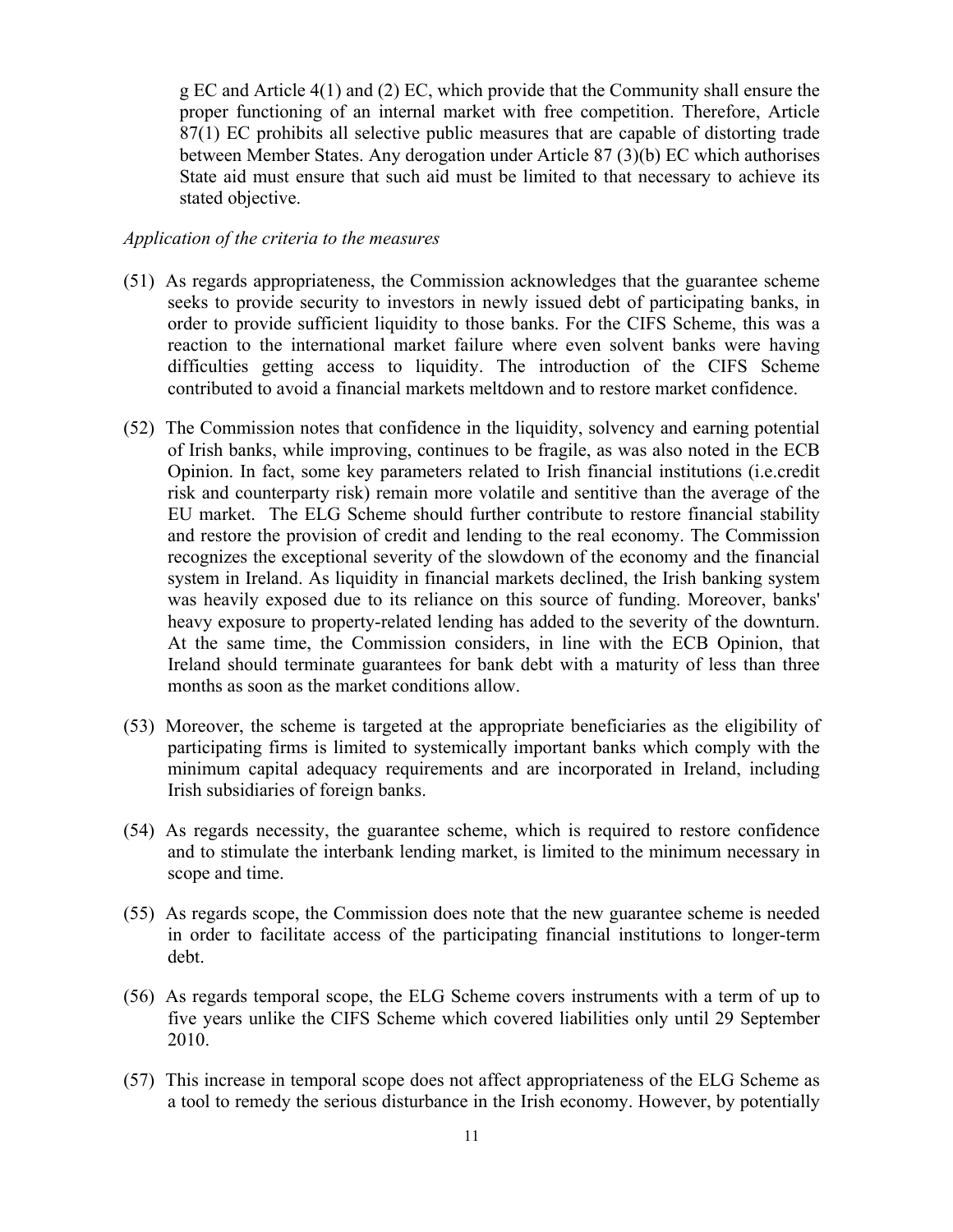increasing maturity of guaranteed debt and hence the time such instruments will remain in the market, the notified measure may increase the distortion of competition likely to be generated.

- (58) Ireland estimates that the total covered liabilities under the ELG Scheme will amount to approximately EUR […] billion. Ireland also states that EUR […]billion will in practice act as a limit amount for guaranteed funding under that scheme. The total volume of covered liabilities under the ELG Scheme with a maturity longer than 3 years is limited to EUR […] billion, which is less than one-third of the total expected new issuance volume excluding deposits.
- (59) In view of the above and in line with earlier decisions<sup>12</sup>, the Commission considers that this limitation provides a sufficient safeguard that any distortion of competition that the extension may generate will be the minimum necessary to achieve the objective of the ELG Scheme. The Commission can therefore agree to the extension of the guarantees to intruments with a term of up to five years.
- (60) The Commission notes that institutions that already participate in the CIFS Scheme will continue to be covered until 29 September 2010. The Commission notes positively the commitment of the Irish authorities that all banks currently covered under the CIFS Scheme which chose to participate in the ELG Scheme will cover their newly issued debt via the ELG Scheme even if the maturity of that debt is before 29 September 2010. This is consistent with the established Commission practice<sup>13</sup>. The Commission notes positively the additional safeguards limiting distortive effects of the co-existence of two scheme with different fee mechanisms. The Commission notes positively the commitment to increase the fees under the CIFS Scheme so that they will be at the same level as those under the ELG Scheme as well as the sixty-day window to enter the ELG Scheme, which will be an incentive for banks to enter the ELG Scheme.
- (61) The Commission also positively notes that, apart a lower fee for guaranteed liabilities with maturities of up to one month (i.e. 25 basis point), the new scheme will comply with the rules established by the Banking Communication. The Commission notes that this lower fee will apply only during a three-month transitional period and that under the transitional period the fee to be applied is higher than the fee currently currently paid by the banks participating in the CIFS Scheme.
- (62) The Commission considers that the proposed transitional period can be justified by reasons of financial stability and by the particular situation of the banking sector, which has been severely hit by the crisis in international financial markets and faces large losses on heavy property-related lending. Credit conditions have also tightened This period will provide a phase-in phase where the lower fee will prevent a destabilising impact on funding conditions and improve the stability of the institutions concerned. Moreover, given that instruments with maturities up to three months constitute a substantial amount of all guaranteed debt under the CIFS Scheme, a transitional period is necessary to keep the ELG Scheme meaningful.

 $\overline{a}$ 

<sup>12</sup> See Commission Decision of 12 December 2008 in case N 531/2008 *Guarantee scheme for credit institutions in*  Slovenia and of 12 February 2009 in state aid N 664/2008 Support measures for the baking industry in Hungary.<br><sup>13</sup> Commission Decision of 03.02.2009 Recapitalisation of credit institutions and amendments of the guarantee s

Denmark, under case N 31/a/2009, OJ C 50, 3.3.2009, point 78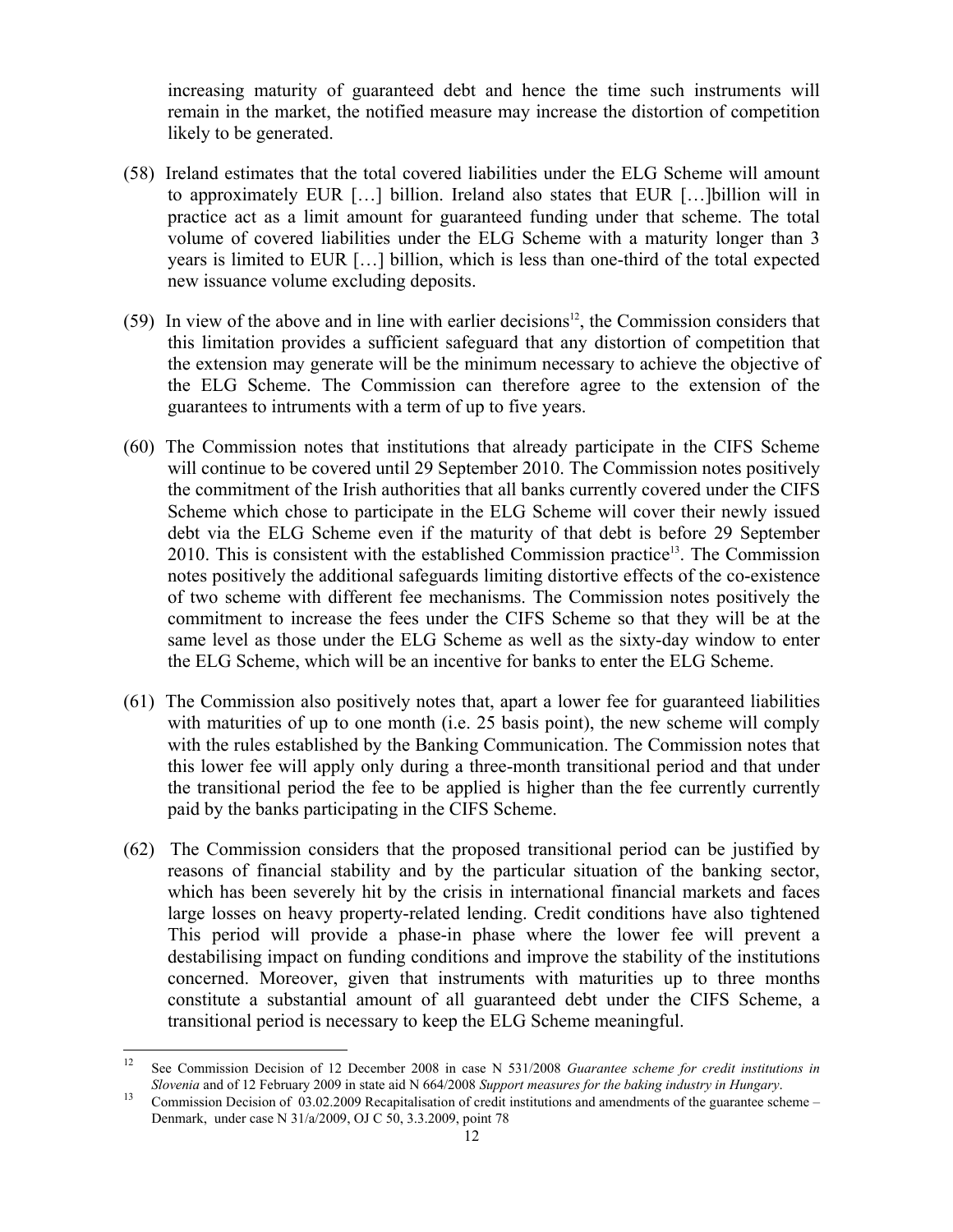- (63) The Commission notes positively the commitment of Ireland that the additional aid amounts granted during the transitional period, i.e. the difference between 50 basis point and 25 basis point, will be reported to the Commission and will taken into account in the restructuring plan of the banks.
- (64) The Commission will assess aid amounts both in absolute terms (amount of capital received, aid element in guarantee and asset relief measures) and in relation to the bank's risk weighted assets $14$ . The Restructuring Communication indicates in point 30 that the measures to limit the distortion of competition created by the aid should be tailor-made to address the distortions identified on the markets where the beneficiary bank operates following its return to viability after restructuring. The Commission in its assessment should take as a starting point the size, scale and scope of the activities of the bank. Furthermore, the nature and the form of the measures will depend on the amount of aid and the conditions and circumstances under which it was granted and on the characteristics of the markets on which the bank will operate. Moreover, the additional aid amount granted in the transitional period and stemming from a lower fee, being a more distortive element, will be added to the total volume of guarantees granted under both schemes. The totality of the aid will then be reflected in the restructuring plan for the restoration of the bank's viability and will be considered for the purpose of assessing the scope of measures to limit distortions of competition.
- (65) As regards proportionality, the distortion of competition is limited by various safeguards e.g the aid amount is reduced through a market-orientated premium and various behavioural constraints have been envisaged. This can be considered proportionate and consistent with the recent practice of the Commission.
- (66) The Commission notes that, outside of the transitional period, the remuneration for the provision of the State guarantee is in line with the ECB recommendation which reduces the likelihood of undue displacement of capital flows. The transitional period is necessary for the financial stability of the Irish system and is limited in time. Therefore, the Commission is of the view that the scheme contains sufficient safeguards to minimise the risk of distortion of competition through undue displacement of capital flows between Member States.
- (67) The Commission notes positively an additional safeguard in the present scheme in so far as it has a limited issuance period of six months and it envisages the report to the Commission on the ELG Scheme at least every six months.
- (68) Furthermore, the Commission acknowledges that Ireland has committed to notify a restructuring or liquidation plan, within 6 months, for any bank that no longer qualifies as fundamentally sound, as stated in point 26.15

 $14$ 14 This is in line with the principles of the Banking Communication, points 25-26; Commission Communication – The return to viability and the assessment of restructuring measures in the financial sector in the current crisis under the State aid rules – OJ C 195, 19.8.2009, p. 9 (the Restructuring Communication) point 31; Commission Communication on the Treatment of Impaired Assets in the Community Banking Sector – OJ C 72, 19.8.2009, p.9 point 52. It is also consistent with the established Commission practice, e.g. Commission Decision of 13.8.2009 Homeowners Mortgage support Scheme, under case N 179/2009, OJ C 209, 4.9.2009, point 46.<br>
Such plans are the cornerstone of the Restructuring , point 4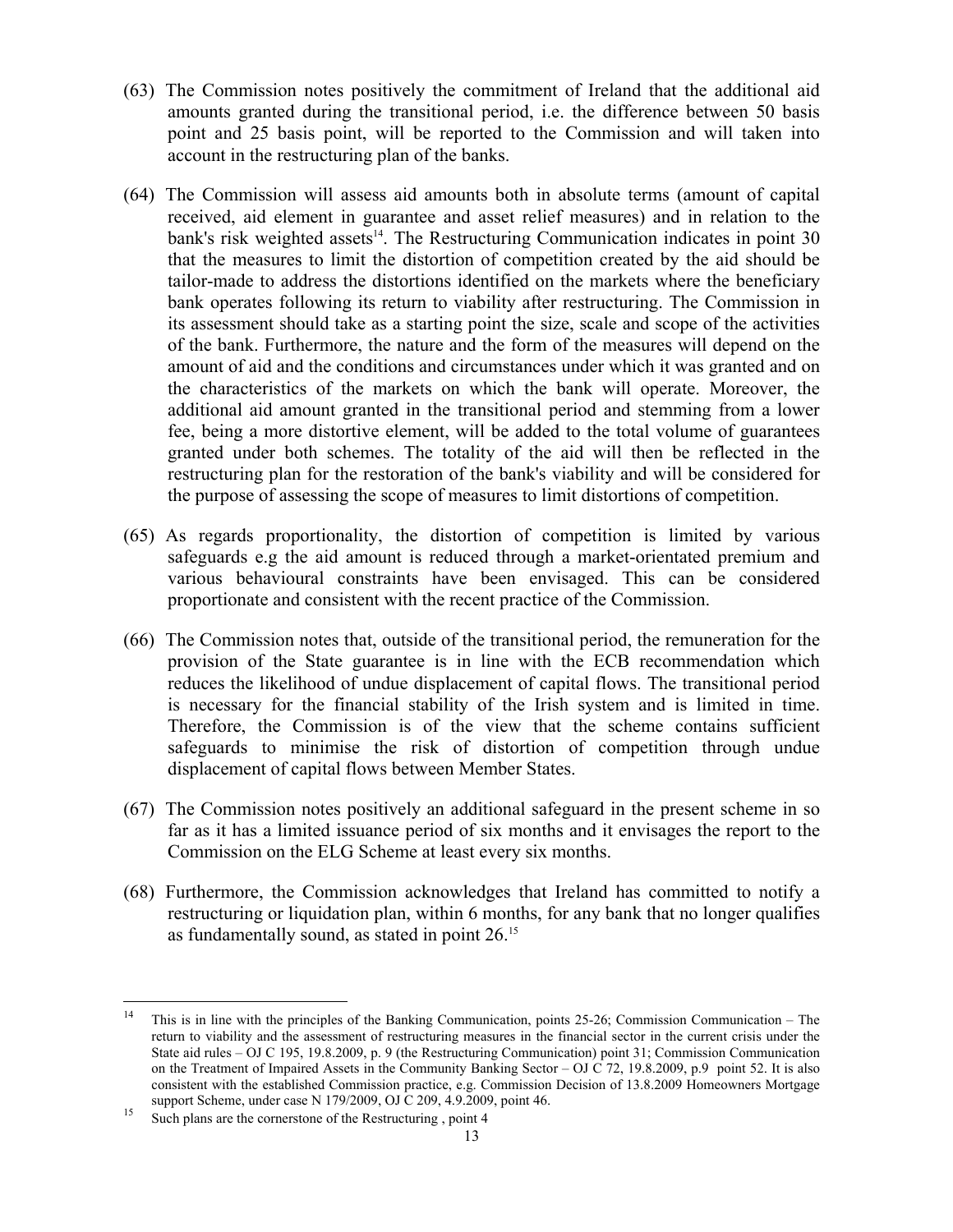- (69) The ELG Scheme is approved for six months, from 1 December 2009 until 1 June 2010. Ireland has committed to notify a prolongation if it deems it necessary.
- (70) On the basis of the above, the proposed measures can be considered compatible with the common market.

## **V. DECISION**

The Commission finds that the notified measure is compatible with the common market, in the period from 1 December 2009 to 1 June 2010, and has accordingly decided not to raise objections.

If this letter contains confidential information which should not be published, please inform the Commission within fifteen working days of the date of receipt. If the Commission does not receive a reasoned request by that deadline, you will be deemed to agree to publication of the full text of this letter to agree to the disclosure to third parties and to the publication of the full text of the letter in the authentic language on the Internet site. http://ec.europa.eu/community\_law/state\_aids/state\_aids\_texts\_en.htm

Your request should be sent by registered letter or fax to:

European Commission:

Directorate-General for Competition State aid Greffe Rue de la Loi/Wetstraat, 200 B-1049 Brussels Fax No: (+32)-2-296.12.42

Yours faithfully,

For the Commission

Neelie KROES Member of the Commission